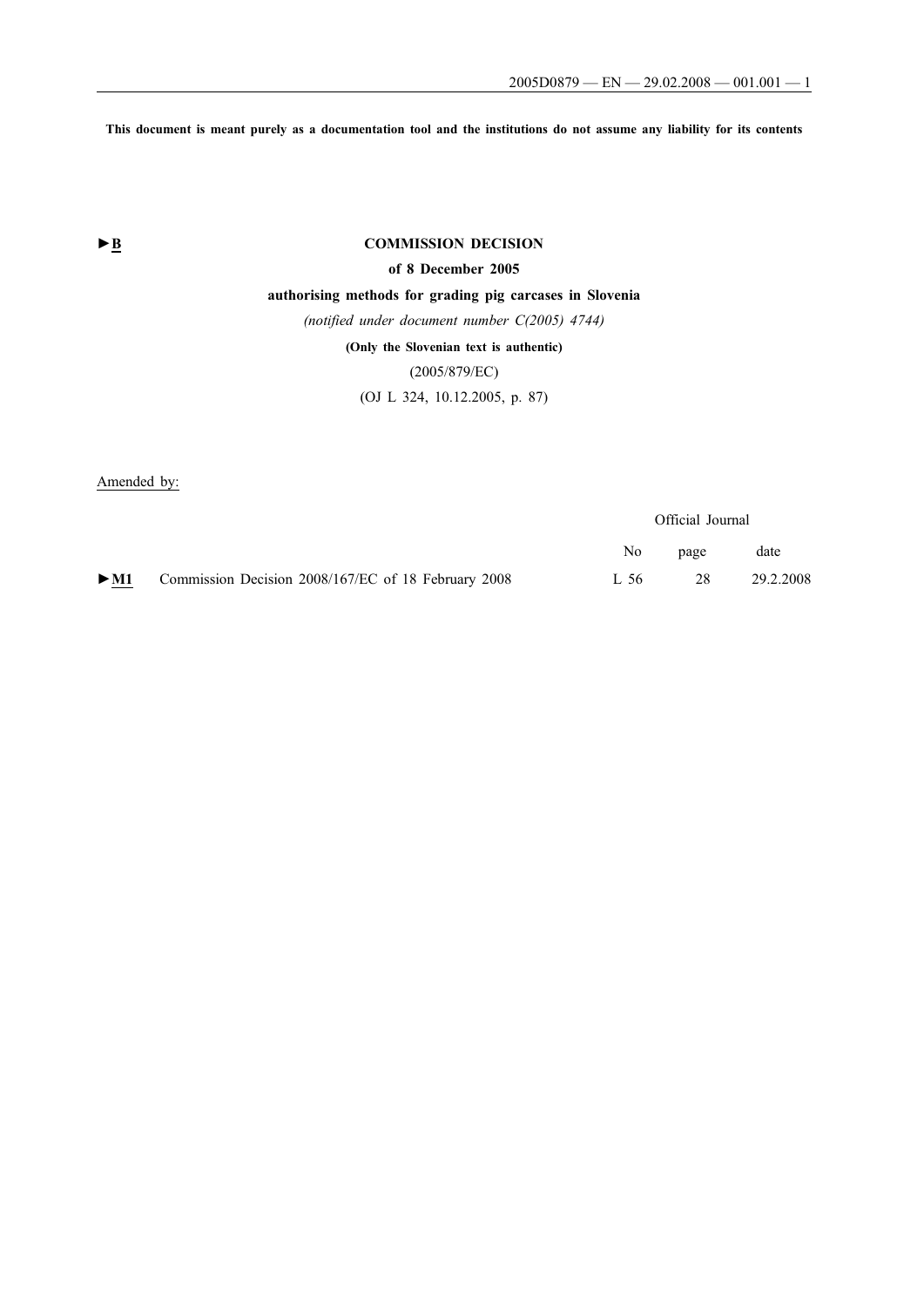#### **COMMISSION DECISION**

#### **of 8 December 2005**

#### **authorising methods for grading pig carcases in Slovenia**

*(notified under document number C(2005) 4744)*

#### **(Only the Slovenian text is authentic)**

(2005/879/EC)

#### THE COMMISSION OF THE EUROPEAN COMMUNITIES,

Having regard to the Treaty establishing the European Community,

Having regard to Council Regulation (EEC) No 3220/84 of 13 November 1984 determining the Community scale for grading pig carcases  $(1)$ , and in particular Article 5(2) thereof,

Whereas:

- (1) Article 2(3) of Regulation (EEC) No 3220/84 provides that the grading of pig carcases must be determined by estimating the content of lean meat in accordance with statistically proven assessment methods based on the physical measurement of one or more anatomical parts of the pig carcase. The authorisation of grading methods is subject to compliance with a maximum tolerance for statistical error in assessment. This tolerance was defined in Article 3 of Commission Regulation (EEC) No 2967/85 of 24 October 1985 laying down detailed rules for the application of the Community scale for grading pig carcases  $(2)$ .
- (2) The Government of Slovenia has requested the Commission to authorise two methods for grading pig carcases and has submitted the results of its dissection trials which were executed before the day of accession, by presenting part two of the protocol provided for in Article 3 of Regulation (EEC) No 2967/85.
- (3) The evaluation of this request has revealed that the conditions for authorising these grading methods are fulfilled for the HGP 4 apparatus, but only partially for the ZP-DM5 apparatus. In order to give the Slovenian authorities time to execute a new dissection trial, the authorisation for the ZP-DM5 apparatus should be time limited.
- (4) No modification of the apparata or grading methods may be authorised except by means of a new Commission Decision adopted in the light of experience gained. For this reason, the present authorisation may be revoked.
- (5) The measures provided for in this Decision are in accordance with the opinion of the Management Committee for Pigmeat,

HAS ADOPTED THIS DECISION:

#### *Article 1*

The use of the following methods is hereby authorised for grading pig carcases pursuant to Regulation (EEC) No 3220/84 in Slovenia:

## **▼B**

 $(1)$  OJ L 301, 20.11.1984, p. 1. Regulation as last amended by Regulation (EC) No 3513/93 (OJ L 320, 22.12.1993, p. 5).

<sup>(2)</sup> OJ L 285, 25.10.1985, p. 39. Regulation as amended by Regulation (EC) No 3127/94 (OJ L 330, 21.12.1994, p. 43).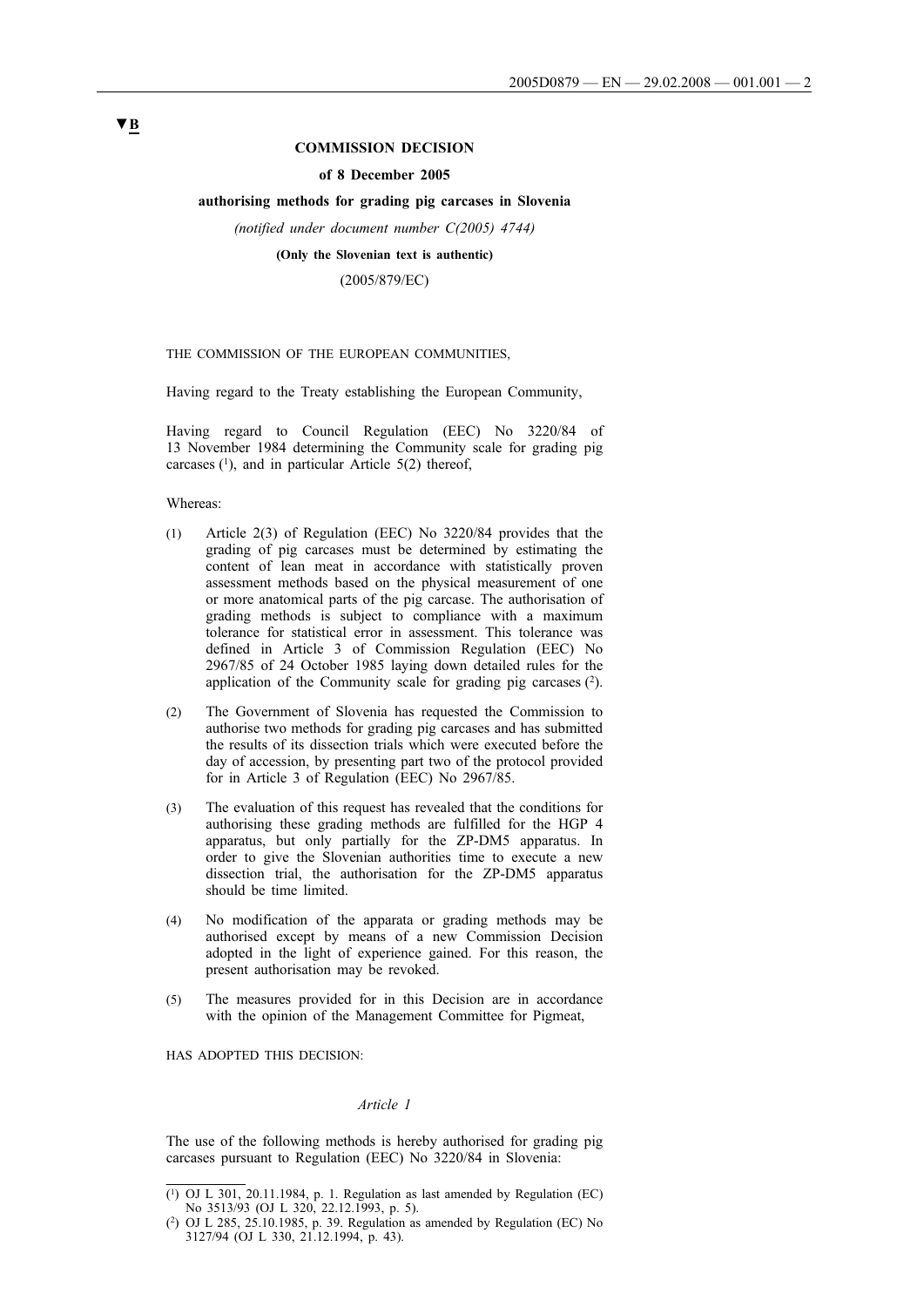- (a) the grading method known as '*Zwei-Punkt — DM5 (ZP)*' and assessment methods related thereto, details of which are given in Part 1 of the Annex;
- (b) the apparatus termed '*Hennessy Grading Probe (HGP 4)*' and the assessment methods related thereto, details of which are given in Part 2 of the Annex.

The authorisation for the ZP-DM5 grading method is granted until 31 December 2007.

### *Article 2*

Modifications of the apparata or the assessment methods shall not be authorised.

## *Article 3*

This Decision is addressed to the Republic of Slovenia.

# **▼B**